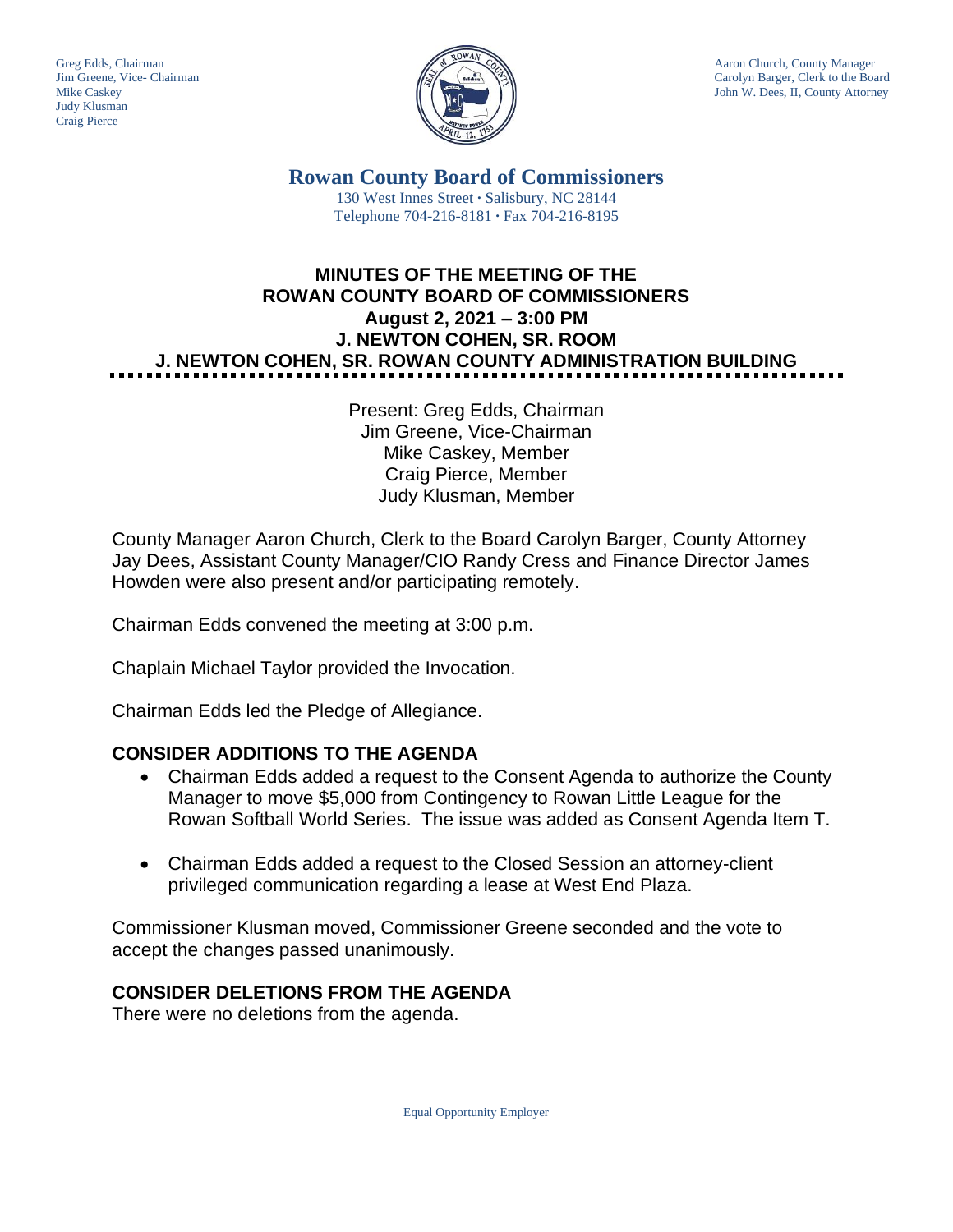### **CONSIDER APPROVAL OF THE AGENDA**

Commissioner Klusman moved, Commissioner Caskey seconded and the vote to approve the agenda as amended passed unanimously.

#### **CONSIDER APPROVAL OF THE MINUTES**

Commissioner Klusman moved, Commissioner Greene seconded and the vote to approve the minutes of the July 19, 2021 Commission Meeting passed unanimously.

### **1. CONSIDER APPROVAL OF CONSENT AGENDA**

Commissioner Klusman moved approval of the Consent Agenda as amended. The motion was seconded by Commissioner Greene and carried unanimously.

The Consent Agenda consisted of the following:

- A. Permission for Cheerwine to Promote the Use of Two (2) County-Owned Parking Lots as Free Parking for 2021 Cheerwine Festival
- B. Lease Renewal for Rowan Museum at West End Plaza
- C. River Park Request for Funding for Gatehouse
- D. Contract Between the Health Department and Carolinas Womens Health **Services**
- E. Contract Between DSS and Florence Crittenton Services
- F. Contract Between DSS and Abundant Living Adult Day Services
- G. Contract Between DSS and Fresh Start Today
- H. Contract Between DSS and The Church of God Children's Home of NC, Inc.
- I. Cheerwine Festival Use of Parking Lots
- J. Contract Between DSS and Boys and Girls Homes of NC, Inc.
- K. Contract Between DSS and Baptists Children's Homes of NC, Inc.
- L. Contract Between DSS and Coltrane L.I.F.E. Center, Inc.
- M. Contract Between DSS and Miracle Houses, Inc.
- N. Airport Rental Uniform Service Contract
- O. Revised Interlocal Agreement with the Town of Landis
- P. Medicaid Revenue Contracts
- Q. Bi-weekly Environmental Health Report
- R. Schedule August 16, 2021 Public Hearing for Z 05-21: Reaper's Realm
- S. Contract Between the Health Department and Rowan-Salisbury School System
- T. Grant \$5,000 From Contingency For Rowan Regional Little League Softball World Series (addition to the Consent Agenda)

### **2. PUBLIC COMMENT PERIOD**

Chairman Edds opened the Public Comment Period to entertain comments from the public. With no one wishing to address the Board, Chairman Edds closed the Public Comment Period.

### **3. BUDGET AMENDMENTS**

Finance Director James Howden presented the following budget amendments for the Board's consideration: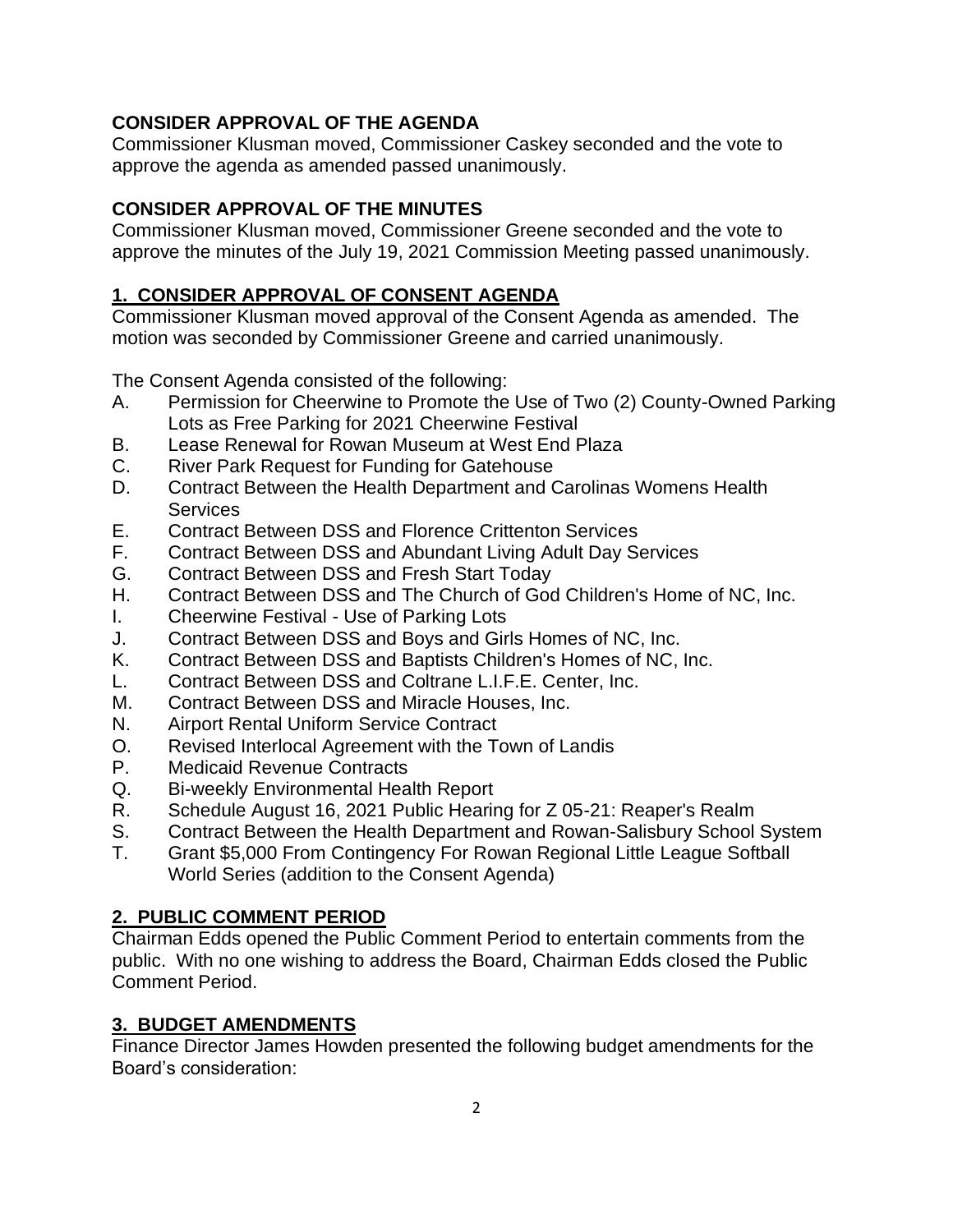- Health Department Increase revenue and expense accounts per awarded funds for FY '22. \$171,296
- Finance Recognize reserved funds from FY 2021 for Environmental Management. Reserved funds represent money received by a department for a restricted purpose. The funds not spent by year-end are budgeted for expenditures in the new fiscal year. \$67,649
- Health Department Increase revenue and expense accounts per awarded funds from Delta Dental Grant. \$5,000
- Health Department Increase revenue and expense accounts per awarded funds from COVID-19 AA716. \$427,187
- Finance Recognize reserved funds from FY 2021 for Library. Reserved funds represent money received by a Department for a restricted purpose. The funds that have not been spent by year-end are budgeted for expenditure in the new fiscal year. \$29,913
- Health Department Disperse awarded funding received from the Cardinal Innovation Grant for the PORT Program. \$60,000
- Finance Appropriate fund balance and expenditures for expenditures approved in FY 2021 for Environmental Management. \$215,300
- Finance To appropriate fund balance and expenditures for several fiscal year 2021 General Fund encumbrances. \$521,909

Commissioner Pierce moved approval of the budget amendments as presented. The motion was seconded by Commissioner Greene and passed unanimously.

# **4. CONSIDER APPROVAL OF BOARD APPOINTMENTS**

### **AIRPORT ADVISORY BOARD**

There are two (2) vacant seats on this Board. The first seat is for a member of the *Business Community***;** the second seat is for a *Pilot*. The term for both seats will be for three (3) years and expire on July 31, 2024.

The following applications were received:

- 1. John R. Muth (Occupation listed: Flight Training and Standard; Employer AA)
- 2. Garry Dale Perry (Occupation listed: Corporate Pilot for Retail Business Services)
- 3. William Edward Lucey (Occupation listed: Manager, WEL Aviation, LLC)
- 4. James Javurek (Occupation listed: Captain with American Airlines)

Commissioner Klusman moved approval of Mr. Muth for the Pilot's seat. The motion was seconded by Commissioner Pierce and passed unanimously.

Commissioner Pierce moved approval of Mr. Lucey to fill the seat for the Business Community member. The motion was seconded by Commissioner Greene and carried unanimously.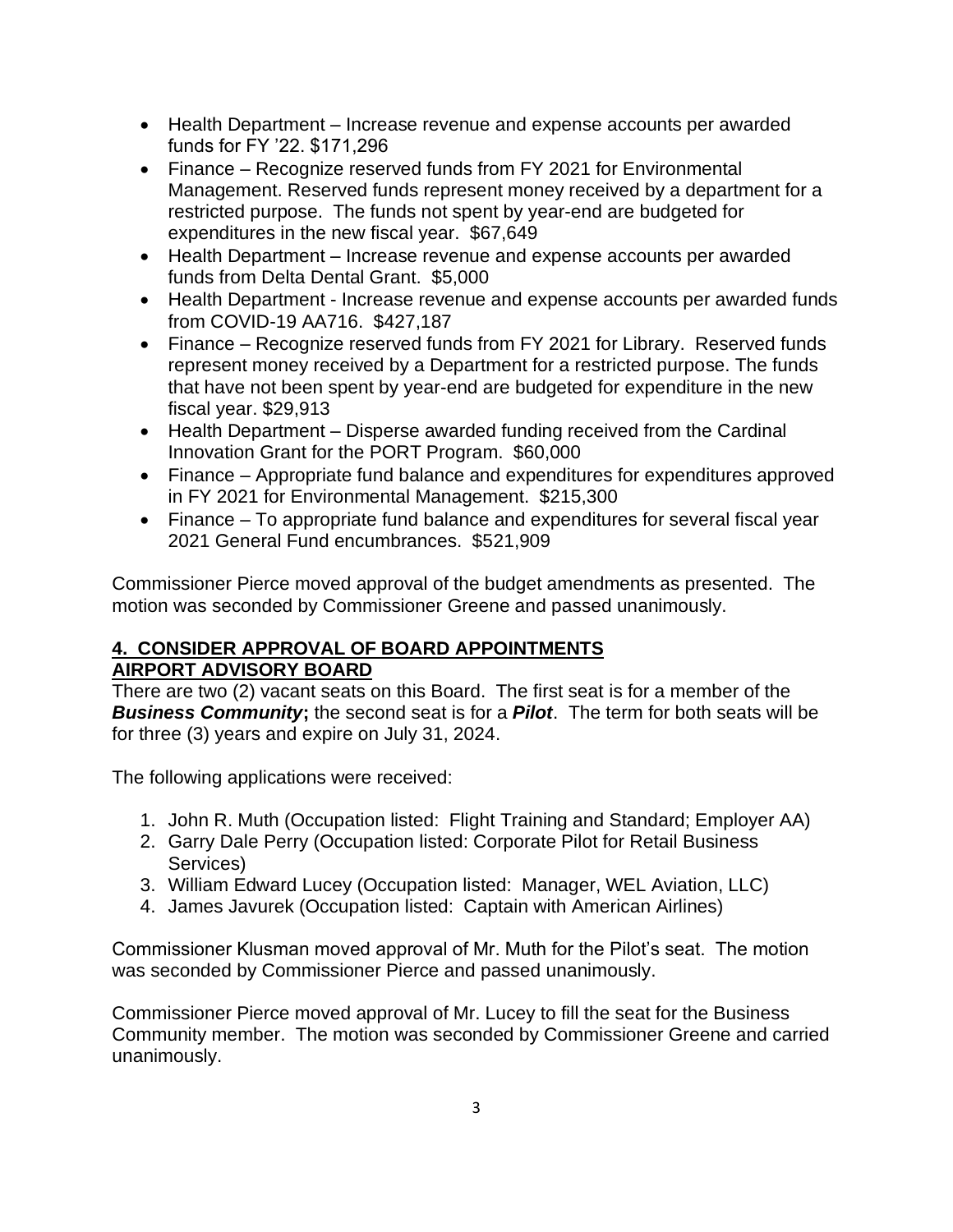#### **ENOCHVILLE VOLUNTEER FIRE DEPARTMENT FIRE COMMISSIONERS**

Debra Currie, Kevin Joines and Mitchel Rousey applied for reappointment. If approved their terms would be for two (2) years and expire August 31, 2023.

Commissioner Caskey moved the reappointment of Ms. Currie, Mr. Joines and Mr. Rousey. The motion was seconded by Commissioner Pierce and passed unanimously.

#### **LIBERTY VOLUNTEER FIRE DEPARTMENT FIRE COMMISSIONERS**

Timothy Shaver, Mark Stiller and Alan King applied for reappointment. Their terms would be for two (2) years, expiring June 30, 2021.

Commissioner Pierce moved the reappointment of Mr. Shaver, Mr. Stiller and Mr. King. The motion was seconded by Commissioner Caskey and passed unanimously.

#### **NURSING HOME ADVISORY COMMITTEE**

Ashley Bell has completed the required training for this Committee and is now eligible for appointment. If approved, the term would expire December 31, 2023.

Commissioner Klusman moved the appointment of Ms. Bell followed by a second from Commissioner Pierce. The motion passed unanimously.

#### **TOURISM DEVELOPMENT AUTHORITY**

John Ketner and Michelle Patterson have applied for reappointment. Their terms would be for two (2) years and expire August 31, 2023.

Commissioner Pierce moved the reappointment of Mr. Ketner and Ms. Patterson. The motion was seconded by Commissioner Klusman and carried unanimously.

#### **CITY OF SALISBURY REQUEST FOR ETJ APPOINTMENT**

The City requested the County appoint an ETJ representative to its joint Planning Board/Board of Adjustment. The City has one (1) vacant ETJ seat and to date, no one has applied to fill this seat.

Overall, the County currently has approximately 60 vacancies on various advisory boards.

Chairman Edds encouraged citizens to become involved in the community and to apply for an advisory board of interest.

Chairman Edds took a moment to mention several upcoming community events. The events included:

- East Spencer Community Yard Sale on Augusts 28, 2021 from 10:00 am to 2:00 pm
- East Spencer Community Day on August 14, 2021 from 1:00 pm to 4:00 pm
- Cleveland First Annual National Night Out on August 28 at 4:30 pm